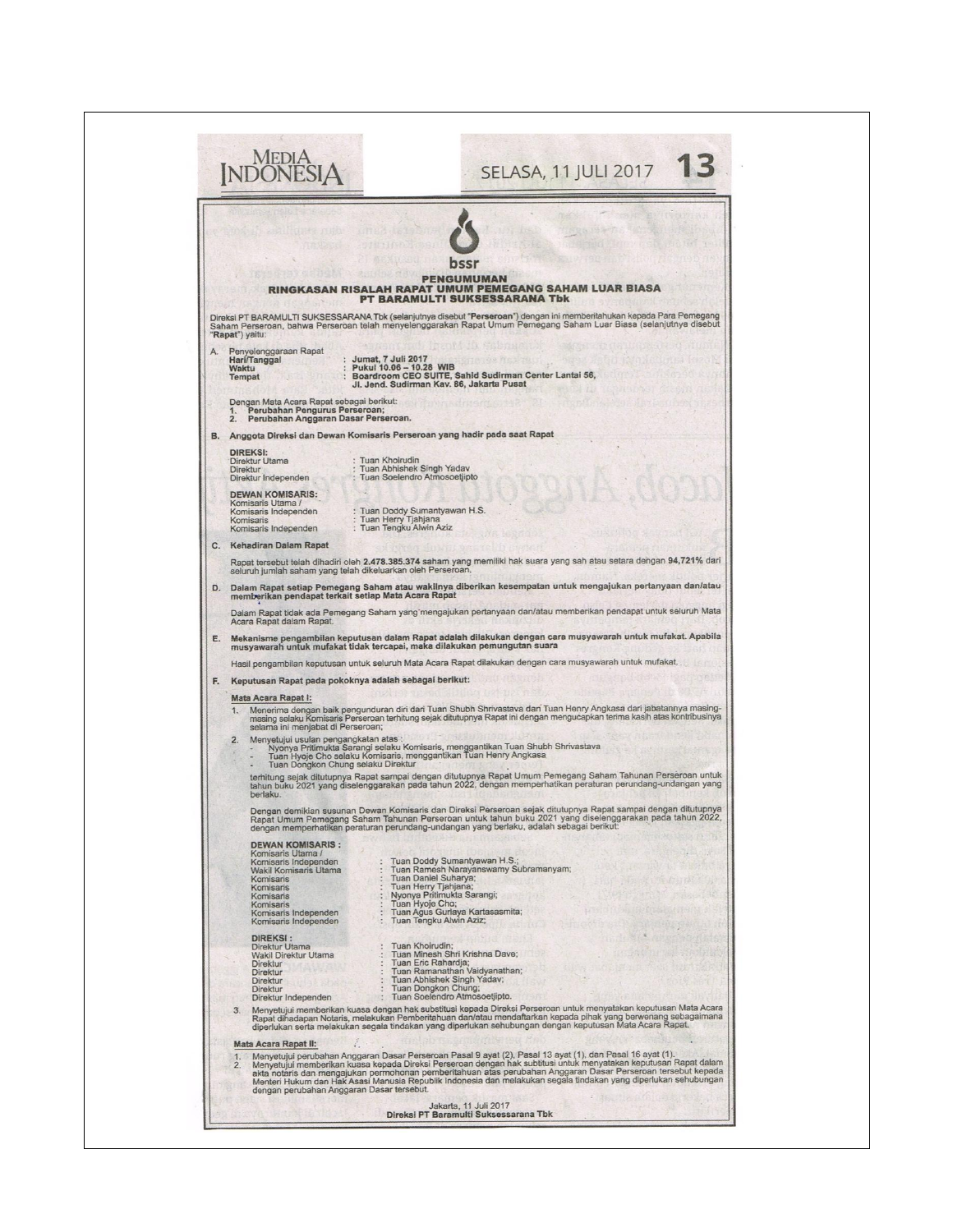

# **ANNOUNCEMENT SUMMARY OF MINUTES OF THE EXTRAORDINARY GENERAL MEETING OF SHAREHOLDERS**

The Board of Directors of PT BARAMULTI SUKSESSARANA Tbk (the "**Company**") hereby announces to the Shareholders of the Company, that the Company has convened the Extraordinary General Meeting of Shareholders (the "**Meeting**"), as follows:

A. The Meeting

| Day/Date     | : Friday, 7 July 2017                       |
|--------------|---------------------------------------------|
| Time         | : 10.06am – 10.28am Indonesian Western Time |
| <b>Venue</b> | : Boardroom CEO SUITE                       |
|              | Sahid Sudirman Center Lantai 56             |
|              | Jl. Jend. Sudirman Kav. 86, Jakarta Pusat   |

With the following Agenda:

- 1. **The changes of the Company's management;**
- 2. **The amendment of the Company's Articles of Associations.**
- **B. Attendance of the Company's Board of Directors and Board of Commissioners in the Meeting**

## **BOARD OF DIRECTORS :**

| <b>President Director</b> | : Mr. Khoirudin               |
|---------------------------|-------------------------------|
| Director                  | : Mr. Abhishek Singh Yadav    |
| Independent Director      | : Mr. Soelendro Atmosoetiipto |

# **BOARD OF COMMISSIONERS :**

| President Commissioner / | : Mr. Doddy Sumantyawan H.S.; |
|--------------------------|-------------------------------|
| Independent Commissioner |                               |
| Commissioner             | : Mr. Herry Tiahiana;         |
| Independent Commissioner | : Mr. Tengku Alwin Aziz       |

## **C. Presence of a Quorum**

The Meeting was attended by the holder of **2,478,385,374** shares, who has valid voting rights or in equivalent to **94,721%** of the total shares with valid voting right issued by the Company.

**D. For each of the Agenda discussed in the Meeting, the Company always provided a session for Shareholders to raise their questions and/or suggestions**

There were no Shareholders who raised questions and/or suggestions for the entire Agenda of the Meeting.

**E. The mechanism to reach a resolution in the Meeting was based on deliberations for a consensus. If a consensus are not reached, the resolution shall be made based on voting mechanism**

The resolutions for the entire Agenda of the Meeting were based on deliberations for a consensus.